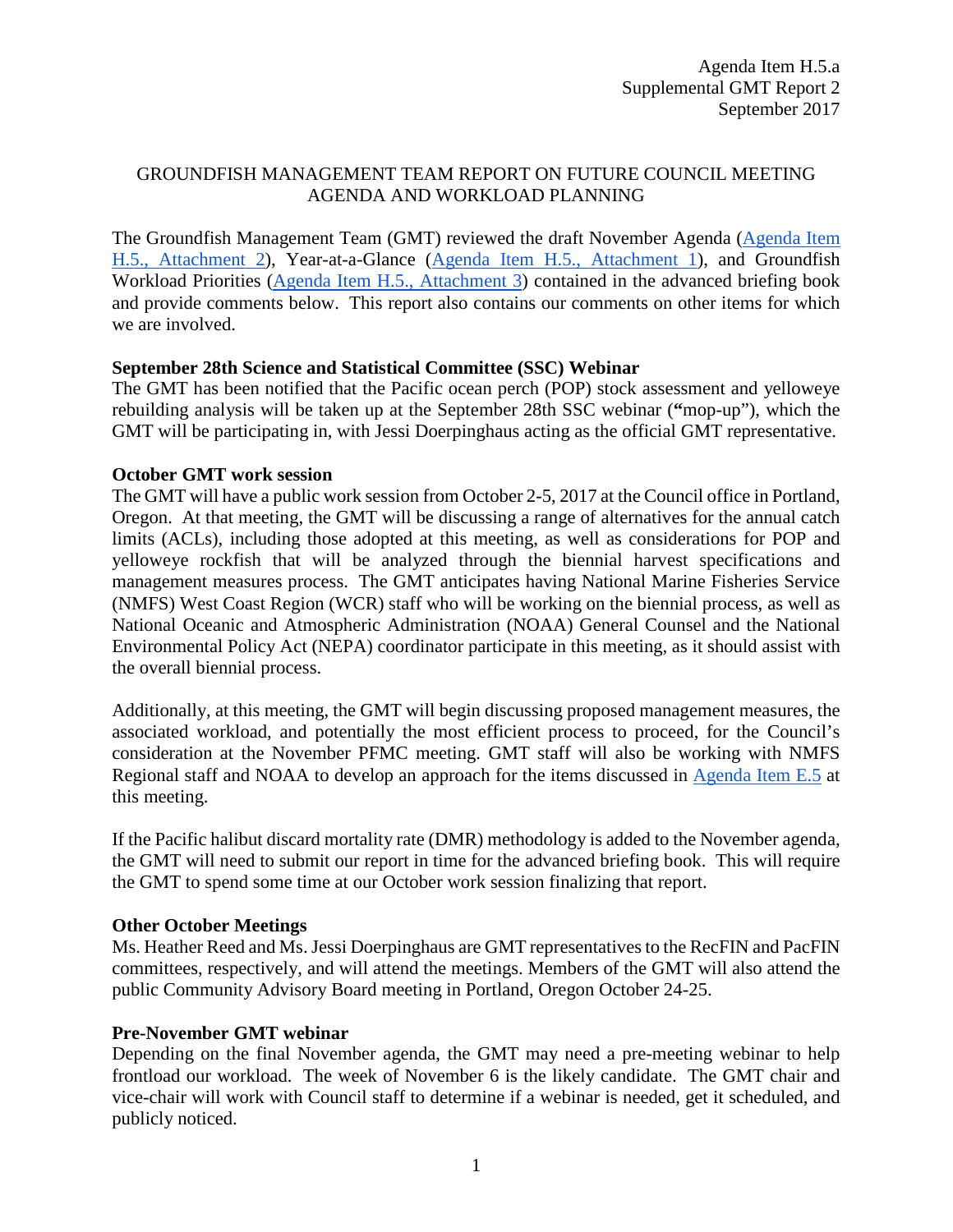### **November Council Meeting**

The GMT notes that the draft November [\(Agenda Item H.5,](http://www.pcouncil.org/wp-content/uploads/2017/08/H5_Att2_Nov17QR_SEPT2017BB_v1.pdf) Attachment 2) schedule currently has several large, work-intensive items tentatively scheduled, including the 2019-2020 biennial harvest specifications preliminary preferred alternatives and management measures range of alternatives, preliminary approval of exempted fishing permits, "5-year Catch Share Review follow on issues range of alternatives," and the essential fish habitat (EFH) and Rockfish Conservation Area (RCA) action review.

At this meeting, the GMT has reviewed the EFH/RCA Project Team's Report (September 2017, [Agenda Item H.5.a\)](http://www.pcouncil.org/wp-content/uploads/2017/09/H5a_Sup_EFH-RCA_ProjectTeam_Rpt1_SEPT2017BB.pdf). **The GMT recommends the Project Team bring a similar report under workload planning at the November Council meeting, with includes an achievable timeline for completion. The GMT does not recommend a presentation by the project team as a standalone agenda item at the November 2017 meeting,** given the project team's status report, and the GMT's November groundfish workload. The GMT appreciates the complexity of the analytical burden and competing workloads of the analysts, and that progress is being made towards a comprehensive analytical draft that may be available sometime in 2018. The GMT notes that assembling any report of preliminary results at the November meeting would detract from the team's effort at compiling required analyses, and would not be appropriate as data are still being reviewed and results amended by the project team. The GMT notes that the March 2018 meeting is currently scheduled for 6.8 days, and the GMT's focus will be on the biennial process at the April and June 2018 meetings. Therefore, **the GMT recommends the EFH/RCA agenda item be given careful consideration on when to reschedule.** 

If the EFH/RCA project team presentation is removed from November, **the GMT recommends that ESA consultation on salmon and seabirds replace it.** If actions resulting from the consultation are expected to be included in the 2019-2020 biennial harvest specifications and management measures analysis, we would need to have those identified in November so that they could be included in our overwinter analysis.

If the halibut DMR methodology is added to the November agenda, the GMT would need to have time for review scheduled with the SSC, which is required prior to presenting to the council for approval.

#### **Overwinter Work**

The GMT will be working with Council and NMFS staff over the winter months on the 2019-2020 biennial harvest specifications and management measures analysis and documentation.

#### **Year-at-a-Glance**

The GMT reviewed the draft Year-at-a-Glance [\(Agenda Item H.5, Attachment 1\)](http://www.pcouncil.org/wp-content/uploads/2017/08/H5_Att1_YAG__SEPT2017BB.pdf). The GMT appreciates the biennial harvest specifications and management measures check-in/briefing scheduled at the March 2018 Council meeting. This has been used in previous cycles and seems to facilitate April discussions and actions on the biennial harvest specifications and management measures.